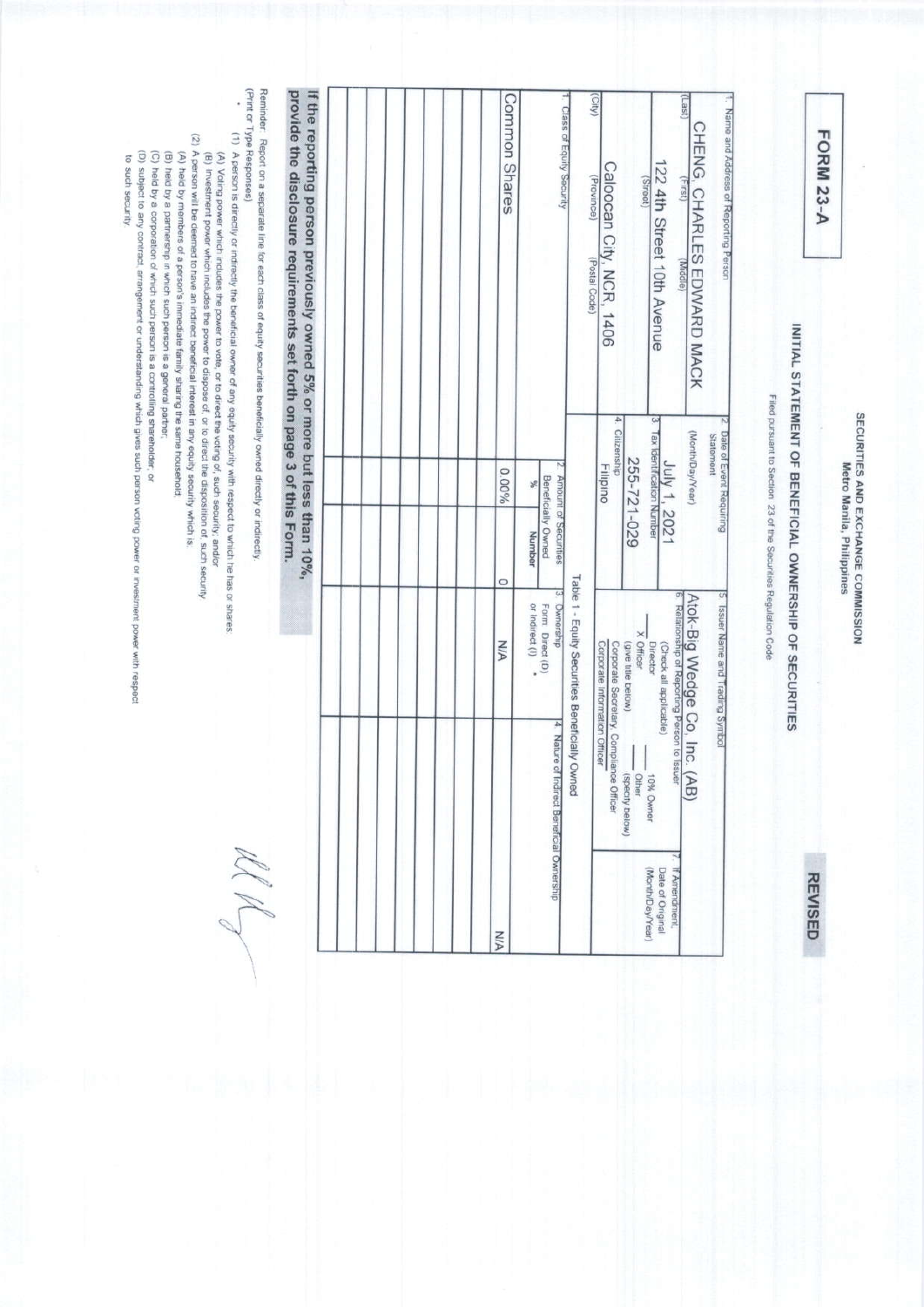| 2 Date Exercisable<br>Exercisable<br>Date<br><b>A/A</b><br>(Month/Day/Year)<br>and Expiration Date<br>Date<br>Expiration<br>N/A<br>$\omega$<br>(Print or Type Responses)<br>Underlying the Derivative Security<br>Title and Amount of Equity Securities<br>NIA<br>Title<br>Number of<br>Shares<br>Amount or<br>N/A<br>4. Conversion<br><b>A/A</b><br>or Exercise<br>Security<br>Derwative<br>Price of<br>$\overline{\omega}$<br>NIA<br>Derivative<br>Security<br>Direct (D) or<br>Indirect (I) *<br>Form of<br>Ownership<br>$\omega$<br>Nature of Indirect<br>Beneficial Ownership<br>WN<br><b>A/A</b> |  | Explanation of Responses |  | <b>N/A</b> | 1. Derivative Security |
|--------------------------------------------------------------------------------------------------------------------------------------------------------------------------------------------------------------------------------------------------------------------------------------------------------------------------------------------------------------------------------------------------------------------------------------------------------------------------------------------------------------------------------------------------------------------------------------------------------|--|--------------------------|--|------------|------------------------|
|                                                                                                                                                                                                                                                                                                                                                                                                                                                                                                                                                                                                        |  |                          |  |            |                        |
|                                                                                                                                                                                                                                                                                                                                                                                                                                                                                                                                                                                                        |  |                          |  |            |                        |
|                                                                                                                                                                                                                                                                                                                                                                                                                                                                                                                                                                                                        |  |                          |  |            |                        |
|                                                                                                                                                                                                                                                                                                                                                                                                                                                                                                                                                                                                        |  |                          |  |            |                        |
|                                                                                                                                                                                                                                                                                                                                                                                                                                                                                                                                                                                                        |  |                          |  |            |                        |
|                                                                                                                                                                                                                                                                                                                                                                                                                                                                                                                                                                                                        |  |                          |  |            |                        |
|                                                                                                                                                                                                                                                                                                                                                                                                                                                                                                                                                                                                        |  |                          |  |            |                        |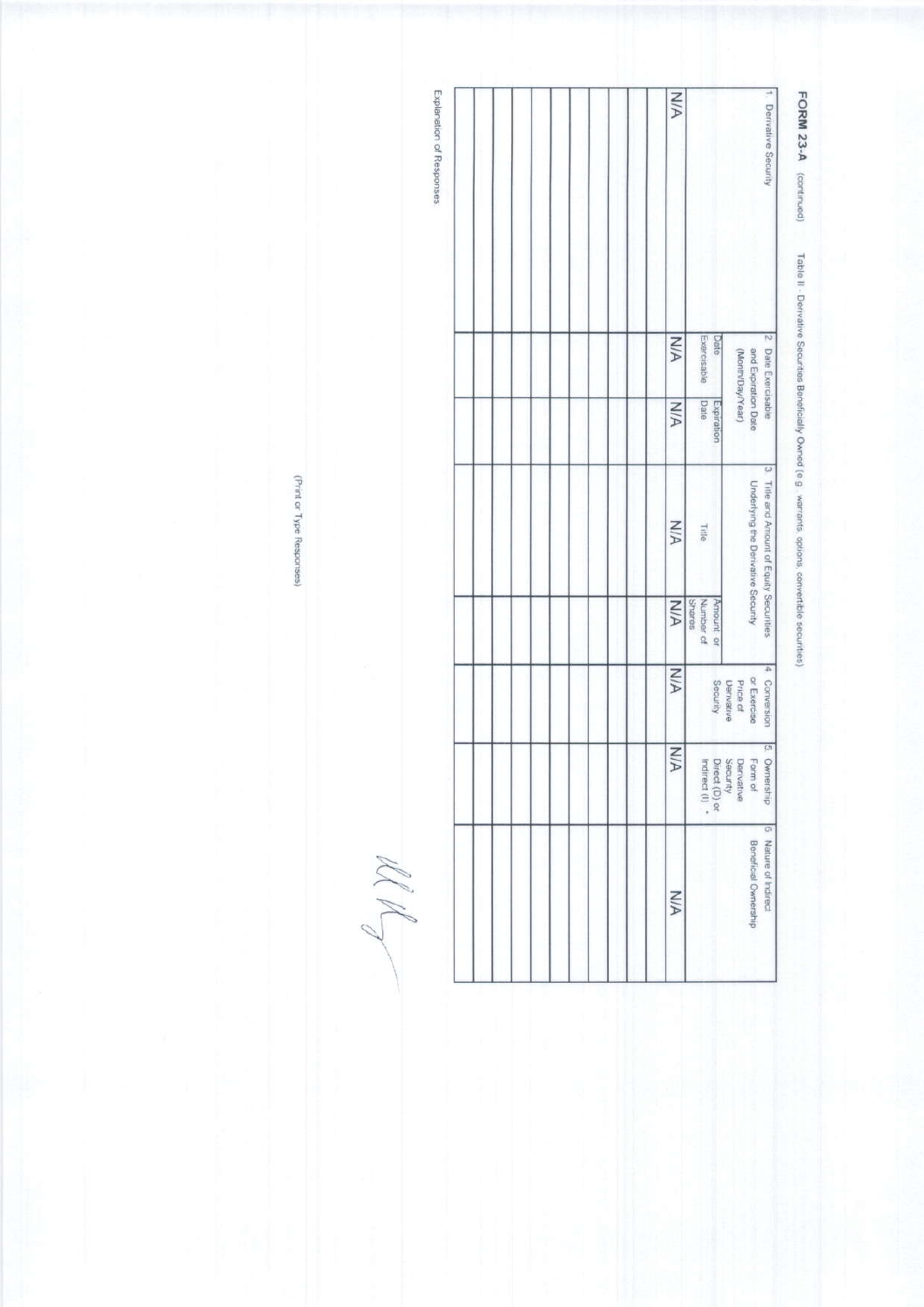1. Derivative Sec 2. Date Exe 3 Tille A.

Table II - Derivative Securities Beneficially Owned (e.g., warrants, options, convertible securities)

FORM 23-A (continued)

| <b>Runner summers</b> | e: Parte Pivoriosano<br>(Month/Day/Year)<br>and Expiration Date |                    | e une ento componitor primario occanitora<br>Underlying the Derivative Security |                                         | I TO DISPOSITION<br>or Exercise<br>Price of<br>Uenvative | ļ.<br>Derivative<br>Security<br>Form of<br>ductation | o. vanne or nonect<br>Beneficial Ownership |
|-----------------------|-----------------------------------------------------------------|--------------------|---------------------------------------------------------------------------------|-----------------------------------------|----------------------------------------------------------|------------------------------------------------------|--------------------------------------------|
|                       | Exercisable<br>Date                                             | Date<br>Expiration | Title                                                                           | Number of<br>Shares<br>N/A<br>Amount or | Security                                                 | Indirect (I) *<br>Direct (D) or                      |                                            |
| NA                    | NA                                                              | NIA                | NIA                                                                             |                                         | NA                                                       | NA                                                   | NIA                                        |
|                       |                                                                 |                    |                                                                                 |                                         |                                                          |                                                      |                                            |
|                       |                                                                 |                    |                                                                                 |                                         |                                                          |                                                      |                                            |
|                       |                                                                 |                    |                                                                                 |                                         |                                                          |                                                      |                                            |
|                       |                                                                 |                    |                                                                                 |                                         |                                                          |                                                      |                                            |
|                       |                                                                 |                    |                                                                                 |                                         |                                                          |                                                      |                                            |
|                       |                                                                 |                    |                                                                                 |                                         |                                                          |                                                      |                                            |
|                       |                                                                 |                    |                                                                                 |                                         |                                                          |                                                      |                                            |
|                       |                                                                 |                    |                                                                                 |                                         |                                                          |                                                      |                                            |
|                       |                                                                 |                    |                                                                                 |                                         |                                                          |                                                      |                                            |
|                       |                                                                 |                    |                                                                                 |                                         |                                                          |                                                      |                                            |
|                       |                                                                 |                    |                                                                                 |                                         |                                                          |                                                      |                                            |
|                       |                                                                 |                    |                                                                                 |                                         |                                                          |                                                      |                                            |

Explanation of Responses:

Page 2 R K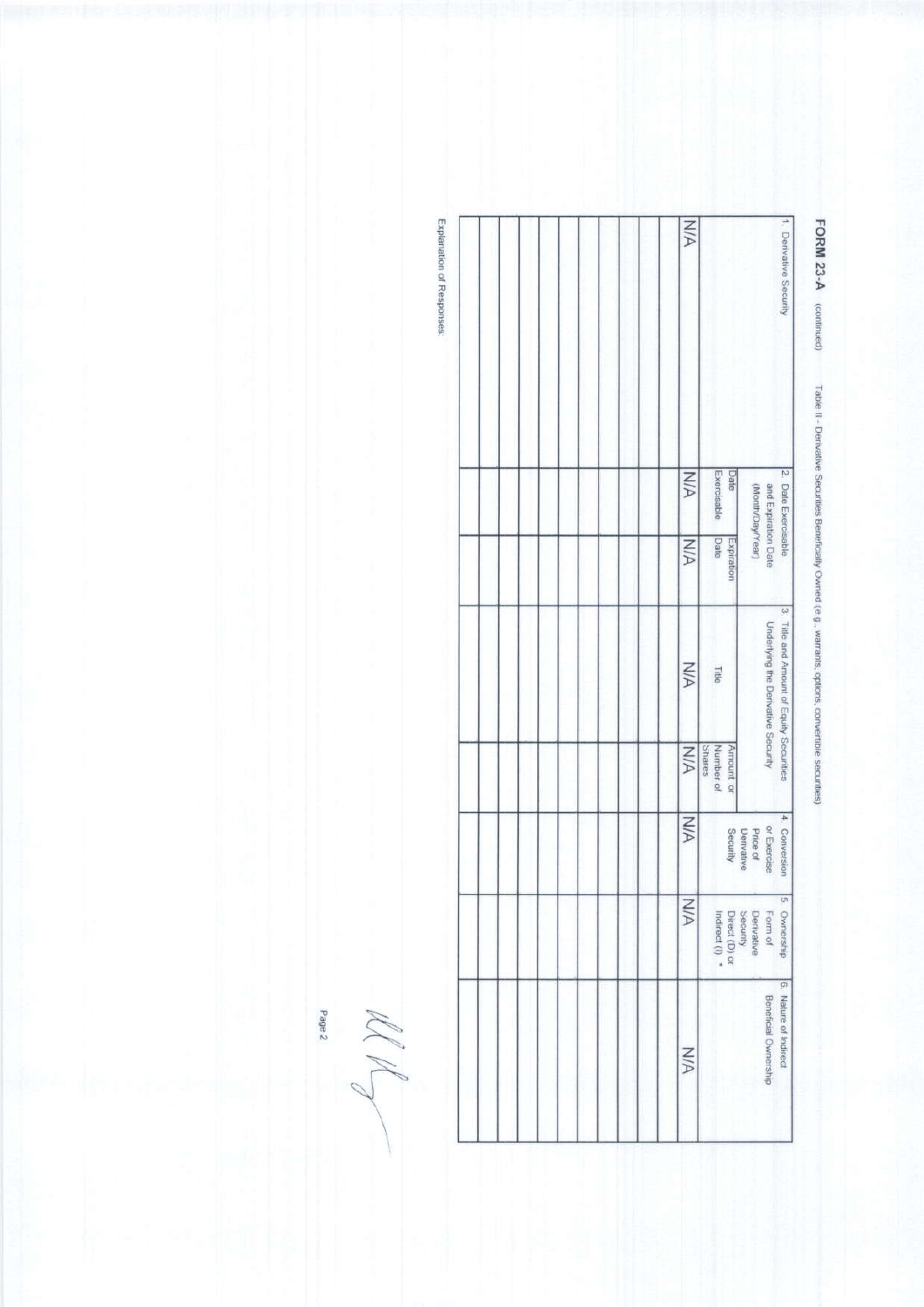| Ú<br>Ctate in a anomogle and necessions of the class of selection of the classified nursuant to them in the selection of the class of selection of the class of selection of the class of selection of the class of selection of th                                                                                                                                                                                                                                                                                                                                                                                                                                                                                                                                                                                          |         |  |
|------------------------------------------------------------------------------------------------------------------------------------------------------------------------------------------------------------------------------------------------------------------------------------------------------------------------------------------------------------------------------------------------------------------------------------------------------------------------------------------------------------------------------------------------------------------------------------------------------------------------------------------------------------------------------------------------------------------------------------------------------------------------------------------------------------------------------|---------|--|
| Interest in Securities of the Issuer                                                                                                                                                                                                                                                                                                                                                                                                                                                                                                                                                                                                                                                                                                                                                                                         | Item 4. |  |
| $\overline{\phantom{a}}$<br>Any action similar to any of those enumerated above<br>il il                                                                                                                                                                                                                                                                                                                                                                                                                                                                                                                                                                                                                                                                                                                                     |         |  |
| 'n,<br>Causing a class of securities of the issuer to be delisted from a securities exchange<br>person;                                                                                                                                                                                                                                                                                                                                                                                                                                                                                                                                                                                                                                                                                                                      |         |  |
| 9.<br><b>Changes</b><br>in the issuer's charter, bylaws or instruments corresponding thereto or other actions which may impede the acquisition of control of the issuer by any                                                                                                                                                                                                                                                                                                                                                                                                                                                                                                                                                                                                                                               |         |  |
| P.<br>÷,<br>Any other material change in the issuer's business or corporate structure<br>Any material change in the present capitalization or dividend policy of the issuer;                                                                                                                                                                                                                                                                                                                                                                                                                                                                                                                                                                                                                                                 |         |  |
| existing vacancies on the board;                                                                                                                                                                                                                                                                                                                                                                                                                                                                                                                                                                                                                                                                                                                                                                                             |         |  |
| ۹<br>Any change in the present board of directors or management of the issuer, including any plans or proposals to change the number or term of directors or to fill any                                                                                                                                                                                                                                                                                                                                                                                                                                                                                                                                                                                                                                                     |         |  |
| ō.<br>Ċ.<br>An extraordinary corporate transaction, such as a merger, reorganization or liquidation, involving the issuer or any of its subsidiaries;<br>A sale or transfer of a material amount of assets of the issuer or of any of its subsidiaries:                                                                                                                                                                                                                                                                                                                                                                                                                                                                                                                                                                      |         |  |
| ā,<br>The acquisition by any person of additional securities of the issuer, or the disposition of securities of the issuer                                                                                                                                                                                                                                                                                                                                                                                                                                                                                                                                                                                                                                                                                                   |         |  |
| would result in:<br>State the purpose or purposes of the acquisition of securities of the issuer. Describe any plans or proposals which the reporting persons may have which relate to or                                                                                                                                                                                                                                                                                                                                                                                                                                                                                                                                                                                                                                    |         |  |
| Purpose of Transaction                                                                                                                                                                                                                                                                                                                                                                                                                                                                                                                                                                                                                                                                                                                                                                                                       | ltem 3. |  |
| $\overline{\phantom{a}}$<br>Citizenship                                                                                                                                                                                                                                                                                                                                                                                                                                                                                                                                                                                                                                                                                                                                                                                      |         |  |
| $\alpha$<br>$\Phi$<br>Whether or not, during the last five years, such person has been convicted in a criminal proc<br>give the dates, nature of conviction, name and location of court, any penalty imposed, or other disposition of the case<br>temporarily enjoining, barring, suspending or otherwise limiting involvement in any type of busi<br>foreign, and as a result of such proceeding was or is subject to any order, judgment or decree, not subsequently reversed, suspended or vacated, permanently or<br>Whether or not, during the last five years, such person was a party to a civil proceeding of a judicial or administrative body of competent jurisdiction, domestic or<br>ness, securities, commodities or banking; and<br>eeding (excluding traffic violations or similar misdemeanors) and, if so, |         |  |
| $\Omega$<br>Present principal occupation or employment and the name, principal business and address<br>conducted;<br>of any corporation or other organization in which such employment is                                                                                                                                                                                                                                                                                                                                                                                                                                                                                                                                                                                                                                    |         |  |
| þ.<br>Residence or business address                                                                                                                                                                                                                                                                                                                                                                                                                                                                                                                                                                                                                                                                                                                                                                                          |         |  |
| $\overline{\omega}$<br>Name                                                                                                                                                                                                                                                                                                                                                                                                                                                                                                                                                                                                                                                                                                                                                                                                  |         |  |
| its principal business, the address of its principal office and the information required by (d) and (e) of this litem. If the person filing this statement is a natural person<br>Identity and Background<br>If the person filing this Form is a corporation, partnership, syndicate or other group of persons<br>provide the information specified in (a) through (f) of this Item with respect to such person(s).<br>state its name, the province, country or other place of its organization,                                                                                                                                                                                                                                                                                                                             | Item 2. |  |
| State the title of the class of equity securities to which this Form relates and the name and address of the principal executive offices of the issuer of such securities.                                                                                                                                                                                                                                                                                                                                                                                                                                                                                                                                                                                                                                                   |         |  |
| Security and Issuer                                                                                                                                                                                                                                                                                                                                                                                                                                                                                                                                                                                                                                                                                                                                                                                                          | Item 1. |  |
| DISCLOSURE REQUIREMENTS<br>POR REPORTING PERSONS WHO PREVIOUSLY OWNED 5% OR MORE BULL FESS HHAN 10%                                                                                                                                                                                                                                                                                                                                                                                                                                                                                                                                                                                                                                                                                                                          |         |  |

a. State the aggregate number and percentage of the class of securities loentified pursuant to fiem 1 beneficially owned (identifying those shares which there is a right<br>to acquire within thirty (30) days from the date of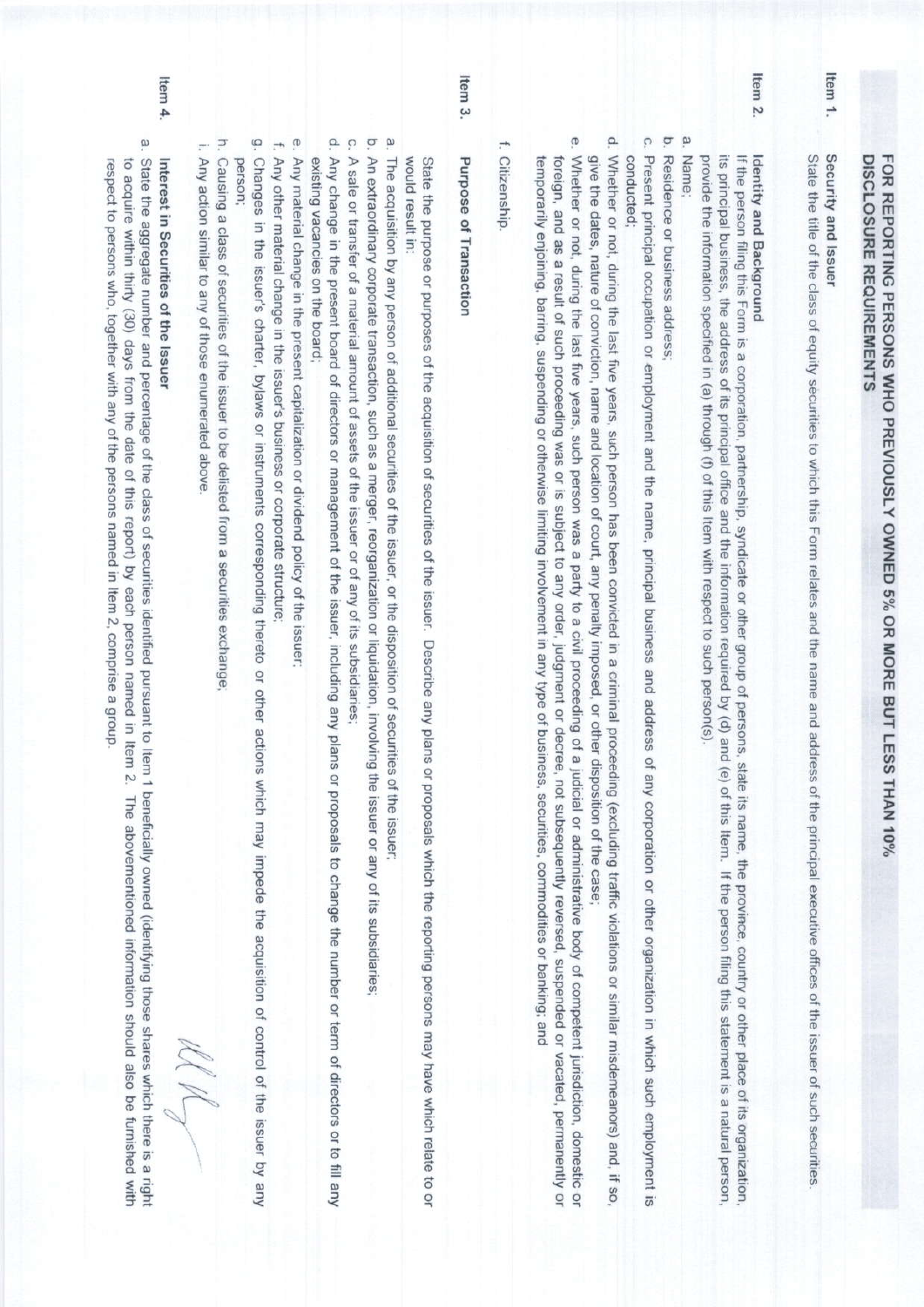- $\sigma$ For each person named in response to paragraph (a), indicate the number of shares as to which there is sole power to vote or to direct the vote, shared power to vote or to direct the vote, sole or shared power to dispose or to direct the disposition. Provide the applicable information required by Item 2 with respect to each person with whom the power to vote or to direct the vote or to dispose or direct the disposition is shared
- $\Omega$ Describe any transaction in the class of securities reported on that were effected during the past sixty (60) days by the persons named in response to paragraph (a). amount of securities involved; (4) the price per share or unit, and (5) where or how the transaction was effected The description shall include, but not necessarily be limited to: (1) the identity of the person who effected the transaction; (2) the date of the transaction; (3) the
- $\alpha$ If any other person is known to have the right to receive or the power to direct the receipt of dividends from, or the proceeds from the sale of such securities, a statement to that effect should be included in response to this ltem and, if such interest relates to more than five (5%) percent of the class, such person should be identified.
- If the filing is an amendment reflecting the fact that the reporting person has ceased to be the beneficial owner of more than five (5%) percent of the class of securities, state the date on which such beneficial ownership was reduced

## Item 5. Contracts, Arrangements, Understandings or Relationships with Respect to Securities of the Issuer

which would give another person voting power or investment power over such securities except that disclosure of standard default and similar provisions contained in or relationships have been entered into. Include such information for any of the securities that are pledged or otherwise subject to a contingency the occurrence of guarantees of profits, division of profits or loss, or the giving or withholding of proxies, naming the person with whom such contracts, arrangements, understandings securities of the issue, including but not limited to transfer or voting of any of the securities, finder's fees, joint ventures, loan or option arrangements, puts or calls Describe any contract, arrangement, understanding or relationship among the person named in litem 2 and between such persons and any person with respect to any loan agreements need not be included.

## Item 6. Material to be Filed as Exhibits

Copies of all written agreements, contracts, arrangements, understandings, plans or proposals relating to

- $\overline{\omega}$ the acquisition of issuer control, liquidation, sale of assets, merger, or change in business or corporate structure or any other matter as disclosed in Item 3; and
- $\sigma$ the transfer or voting of the securities, finder's fees, joint ventures, options, puts, calls, guarantees of loans, guarantees against losses or the giving or withholding of any proxy as disclosed in Item 5

This report is signed in the City of Makati City on 02 July 2021 After reasonable inquiry and to the best of my knowledge and belief, I certify that the information set forth in this Report is true, complete and accurate

Charles Edward Mack Cheng Corporate Secretary, Compliance Officer, Corporate Information Officer